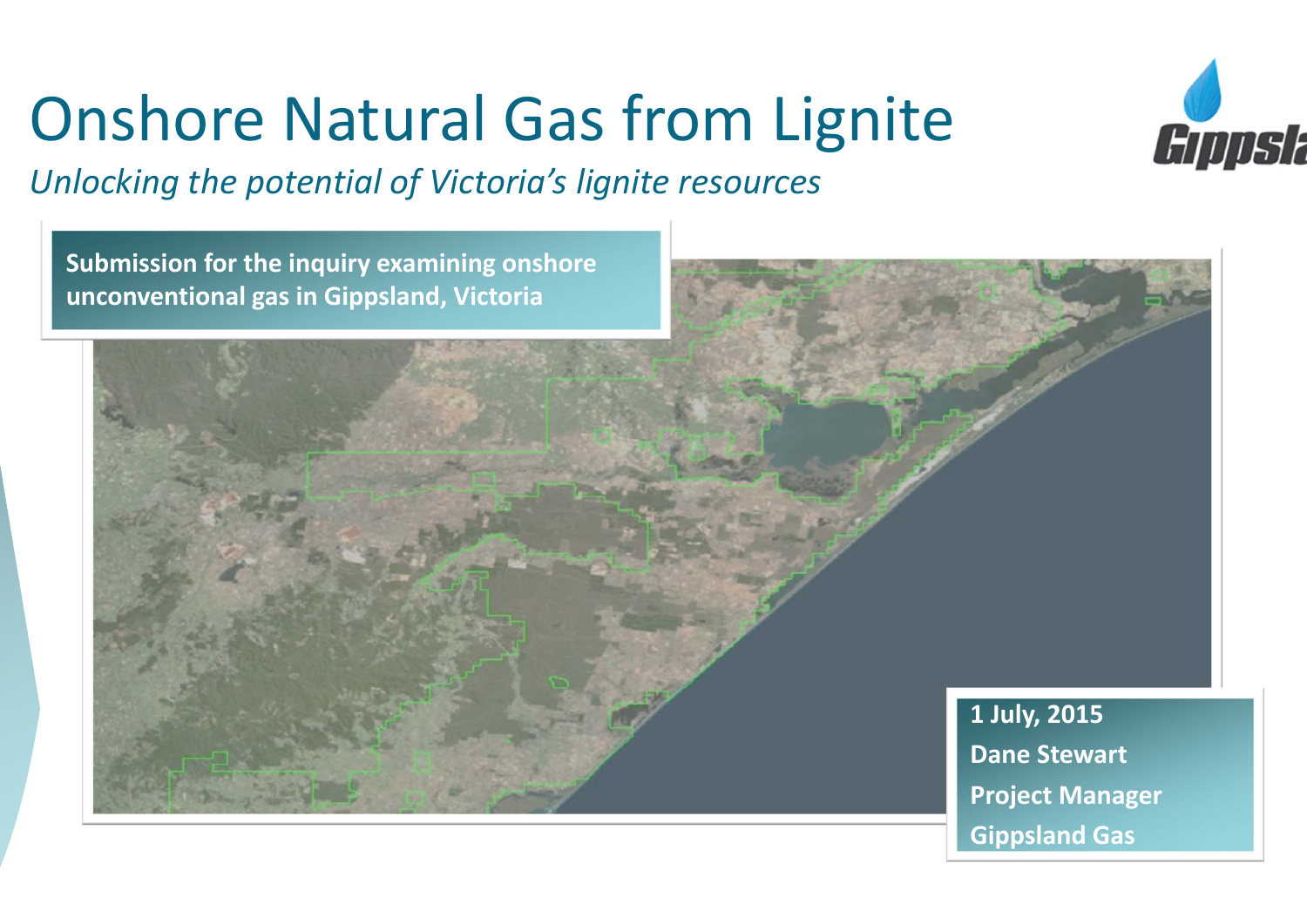## Our Position

#### **Where are we now?**

- Evidence of gas in deeper lignite seams in the Gippsland Basin
- Increasing gas prices
- Stress on Victoria's industrial and domestic users

#### **Gippsland Gas' vision:**

- Unlocking the potential of this resource
- Delivering significant benefits to Victoria

#### **Our approach / How do we get there?**

- Exploration for gas within deeper lignite seams on EL4416
- Seeking government approval for further exploration activities
- Strictly adhering to legislation, with appropriate environmental management plans and approvals



#### **BENEFITS**

- • **Create local jobs and boost the lo economy – Government royalties and increased demand for local goods and services**
- • **Provide <sup>a</sup> competitive and local energy source mitigating rising ga prices**
- **Support Australia's energy securit – meeting growing demand**
- $\bullet$ **• Transition to a low carbon econom – gas generates less emissions tha black coal and brown coal**
- **The water produced can be used with lignitic fertiliser, to ultimatel achieve zero net emissions from i use**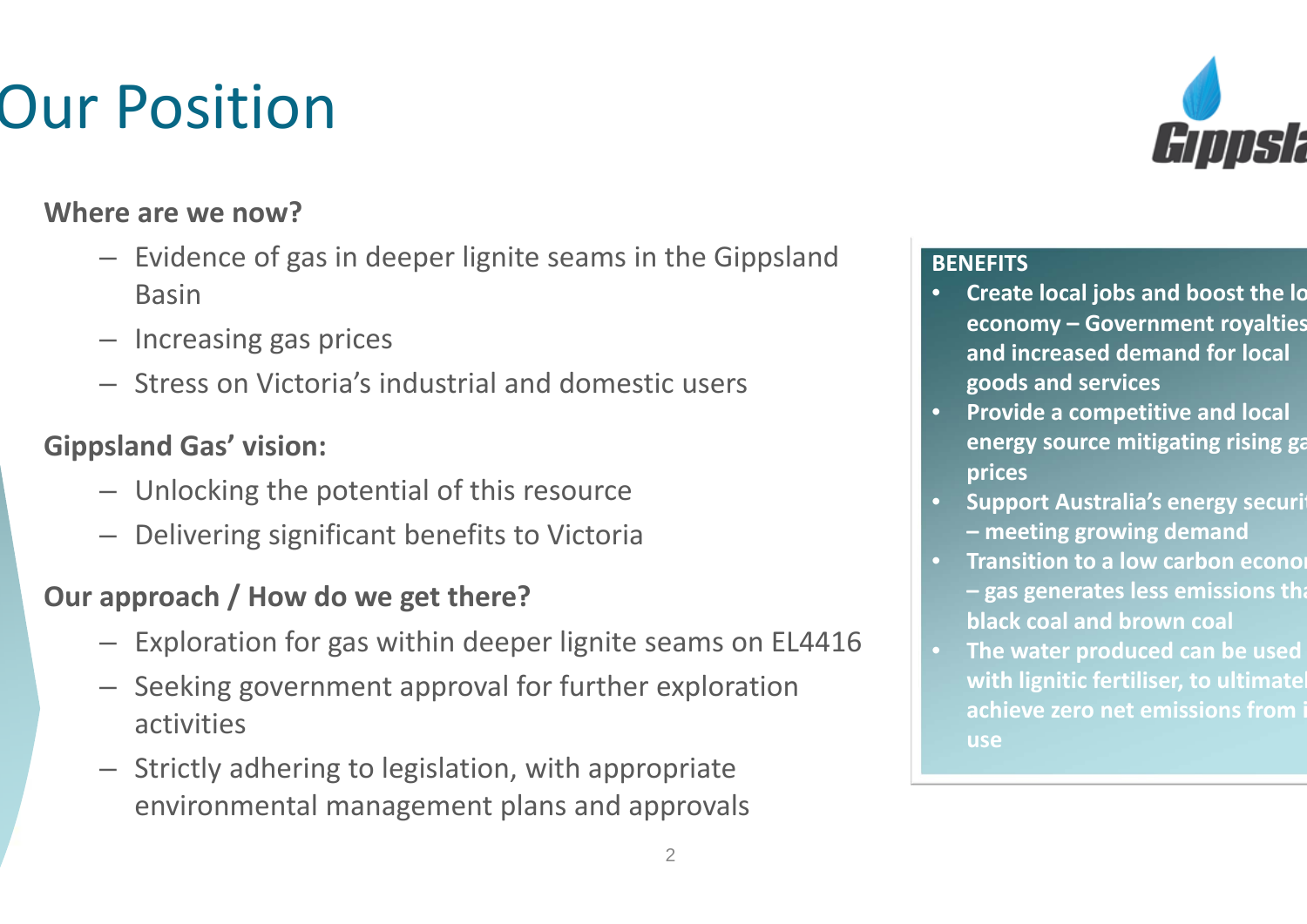# Prospectivity

- • We have completed an extensive technical review of the Gippsland Basin
- • Independent experts have estimated gas resources within EL4416 lignite, validated in 2012 by Esso technical experts when the JV formed

#### **CAPACITYGGPL PHASE ONE EXPLORATION AIMS**

Lignite thickness is derived from <sup>a</sup> basin model generated from over 20,000 historical holes

#### **SATURATION**

Gas in lignite is evident at our Burong site, in addition to other historical wells.

#### **PERMEABILITY**

Evaluate ability of gas to flow from lignite. Testing will provide necessary data (planned).



|                                                                                           | Low (P-90)   Best (P-50) |       | High (P-: |
|-------------------------------------------------------------------------------------------|--------------------------|-------|-----------|
| Contingent                                                                                | 0.657                    | 3.727 | 9.147     |
| <b>Prospective</b>                                                                        | 0.227                    | 1.269 | 3.477     |
| Total (OGIP)                                                                              | 0.884                    | 4.996 | 12.624    |
| Contingent Resources: MHA have not applied a recovery factor OGIP: original gas in place. |                          |       |           |

1.Source: MHA Petroleum Consultants (Dec 2011)

#### **WHAT HAVE WE LEARNED?**

- •Gas is present within deeper lignite seams
- •● Gas in lignite is biogenic - low in CO2 and other contaminants
- • Water produced from lignite seams has/can be used in agricultural activities

**Gippsland Gas is actively assisting the Victorian Government and Geoscience Australia by providing and collecting additional data, especially with respect to groundwater.**

 $\checkmark$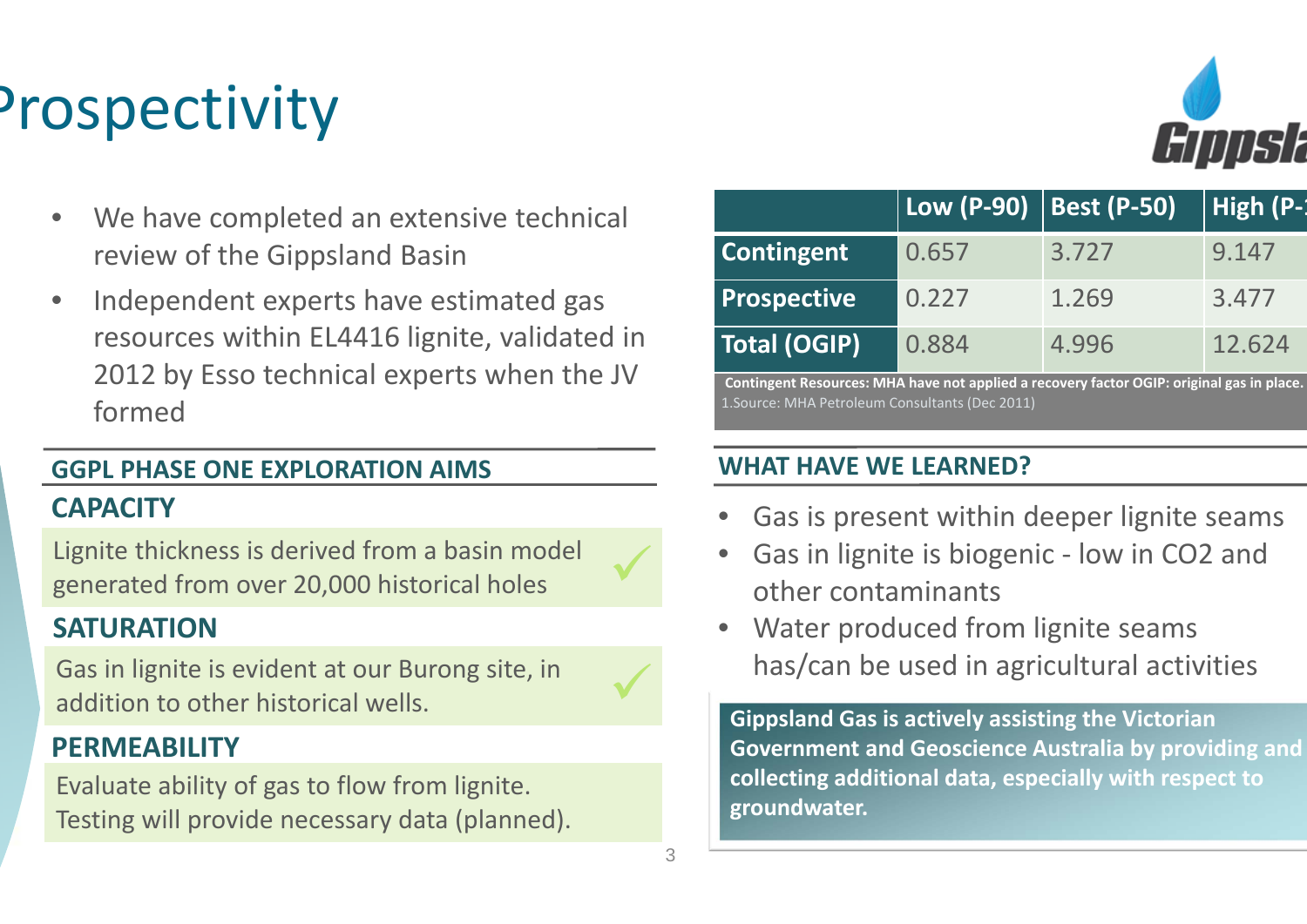# Regulation and Environment

**Exploration**

Exploration

**Operations**

Operations



#### **Groundwater protected during all activities**

- • Exploration wells comparable to the over 20,000 drill holes previously drilled across Gippsland
- •Baseline groundwater study commenced
- • Negligible impacts, target lignite seams are hundreds of metres below licensed aquifers
- • Aquifer isolation and minimal environmental impacts are imperative for operational, technical and economic targets to be met

4

•

• Industry best practice adopted for all development and operations

**A robust regulatory framework governs the environmental management and approval of exploration activities in Victoria**



- •Mineral Resources Sustainable Development Act
- National Groundwater Harmonisation Strategy
- •**•** Environmental Protection and Biodiversity Conserv Act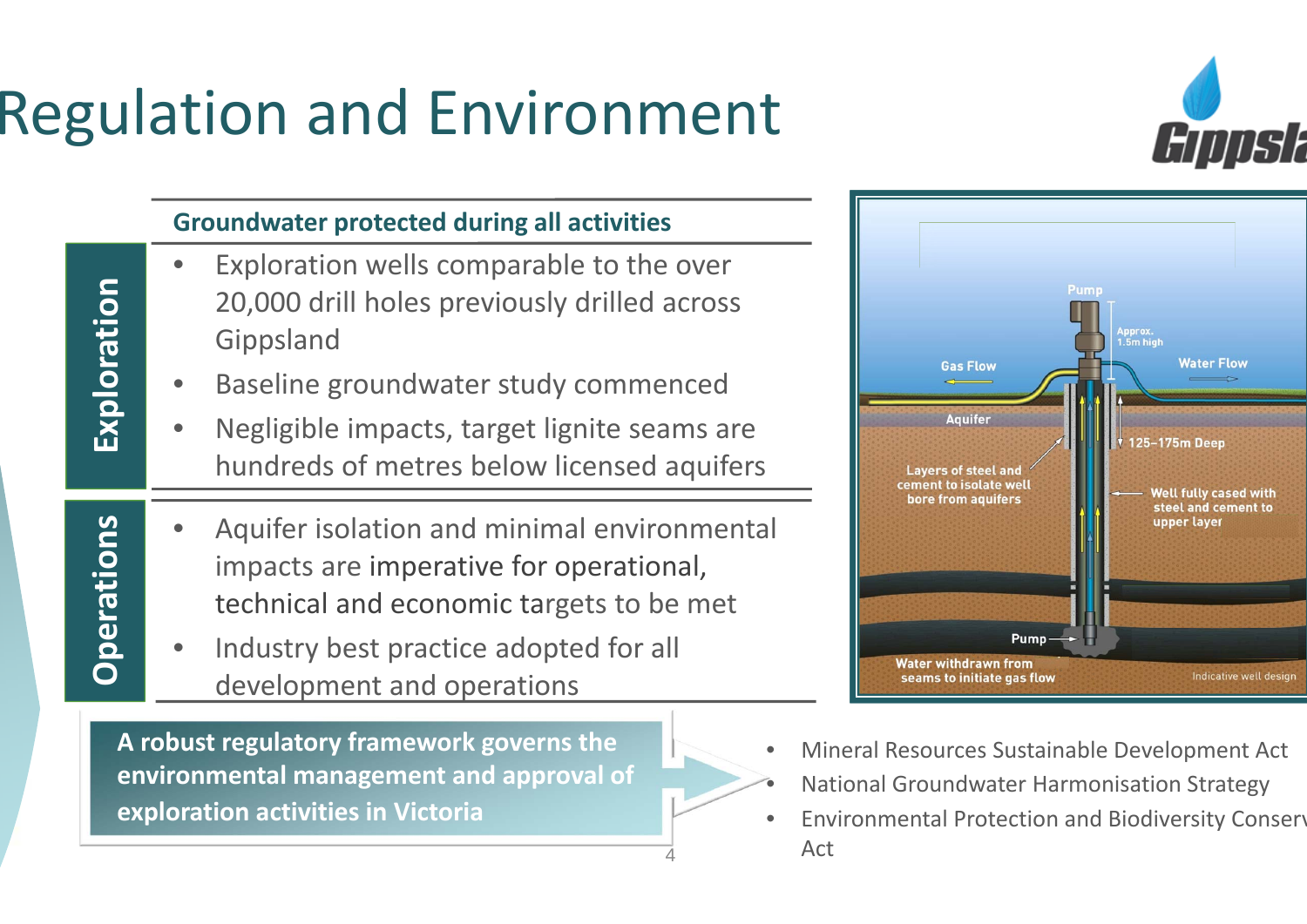## Coexistence





**Surat Basin (QLD) operation by air photo**

- $\bullet$ Agriculture and gas extraction are not competing/exclusive land use
- $\bullet$ Gippsland landholders have been receptive, 6 agreements signed
- $\bullet$ Compensation/benefits for landholders, local employment, irrigation water, on-farm infrastructure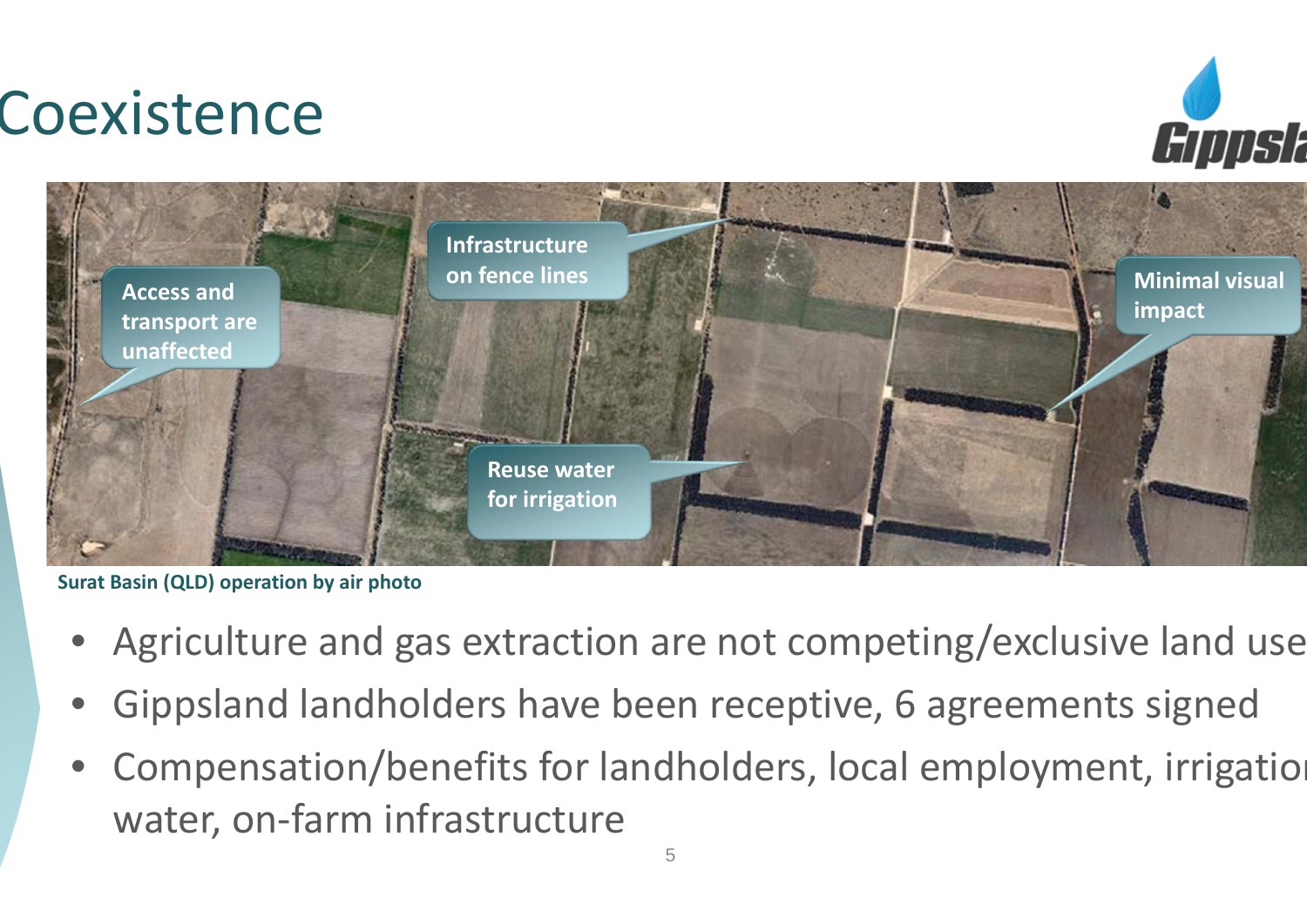



- Further information to be provided in written submission
- Project web site (http://www.igniteer.com/gippsland‐gas/)
- Questions from panel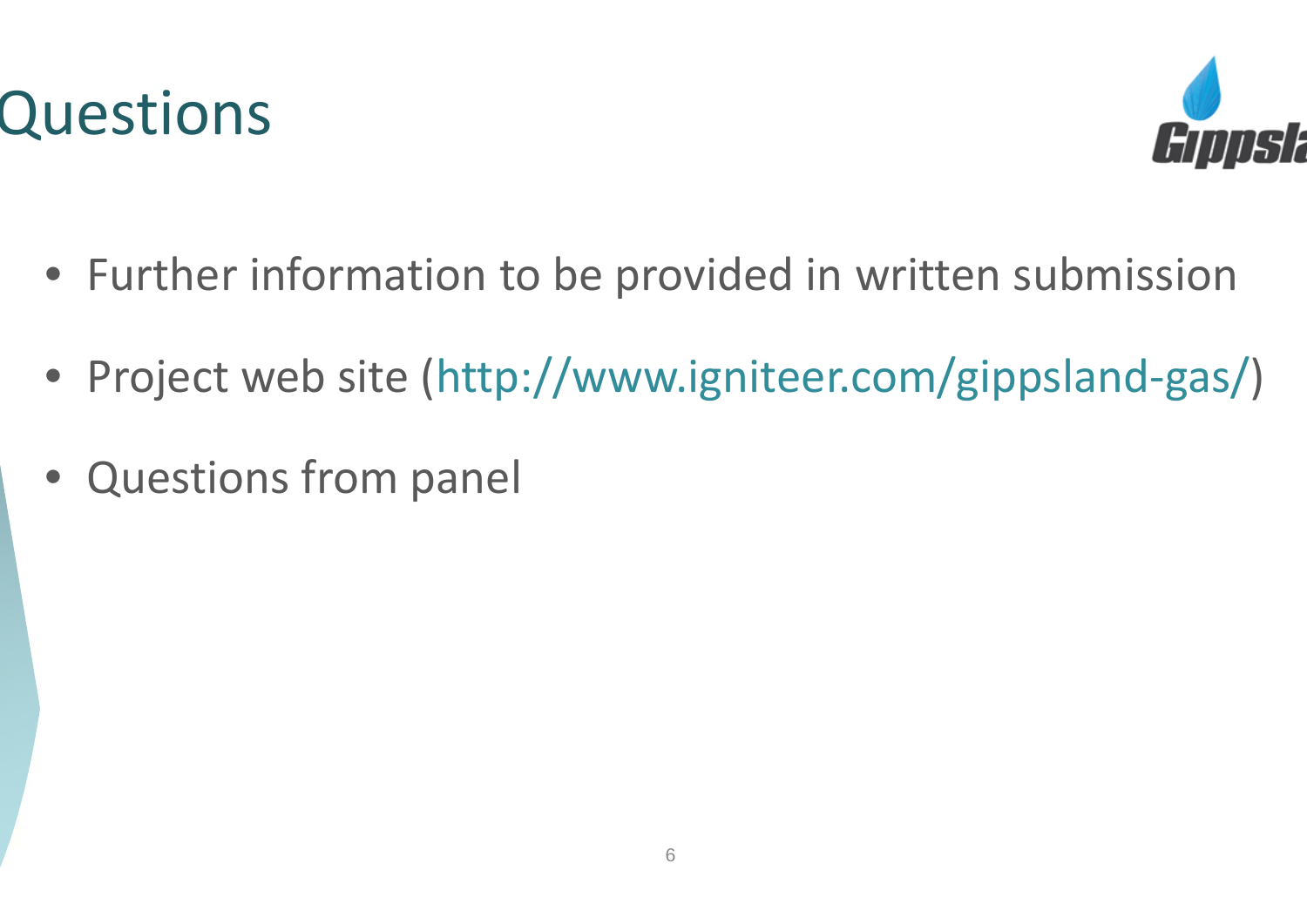### **LIGNITE BASED BIOLOGIC FERTILISER CO2 SEQUESTRATION – REPLACING CHEMICAL FERTILISER**



- $\bullet$  **Conversion of lignite to high-grade BioLogic fertiliser**
	- proven technology
	- Biological Farming/fertilisation System (BFS) improves farm profits
	- BFS already deployed on 300 farms over 300,000 hectares
- $\bullet$  Roll-out BioLogic fertiliser plants on EL 4416
	- IER's lignite uniquely suitable due to high humic/fulvic content
	- close to port for national distribution and export
	- existing high-value market for BioLogic fertiliser
- •• BioLogic fertiliser, blended from lignite with proprietary biology, catalyses crops & grasses to rebuild soil carbon & biological diversity
- $\bullet$ Measured **soil carbon increase** – min 0.15% pa (~15 tonnes CO2 per ha from ~50kg lignite application) – **<sup>300</sup> <sup>x</sup> carbon multiplier**

High carbon content soils are rich, brown, fertile, drought resistant, healthy soils